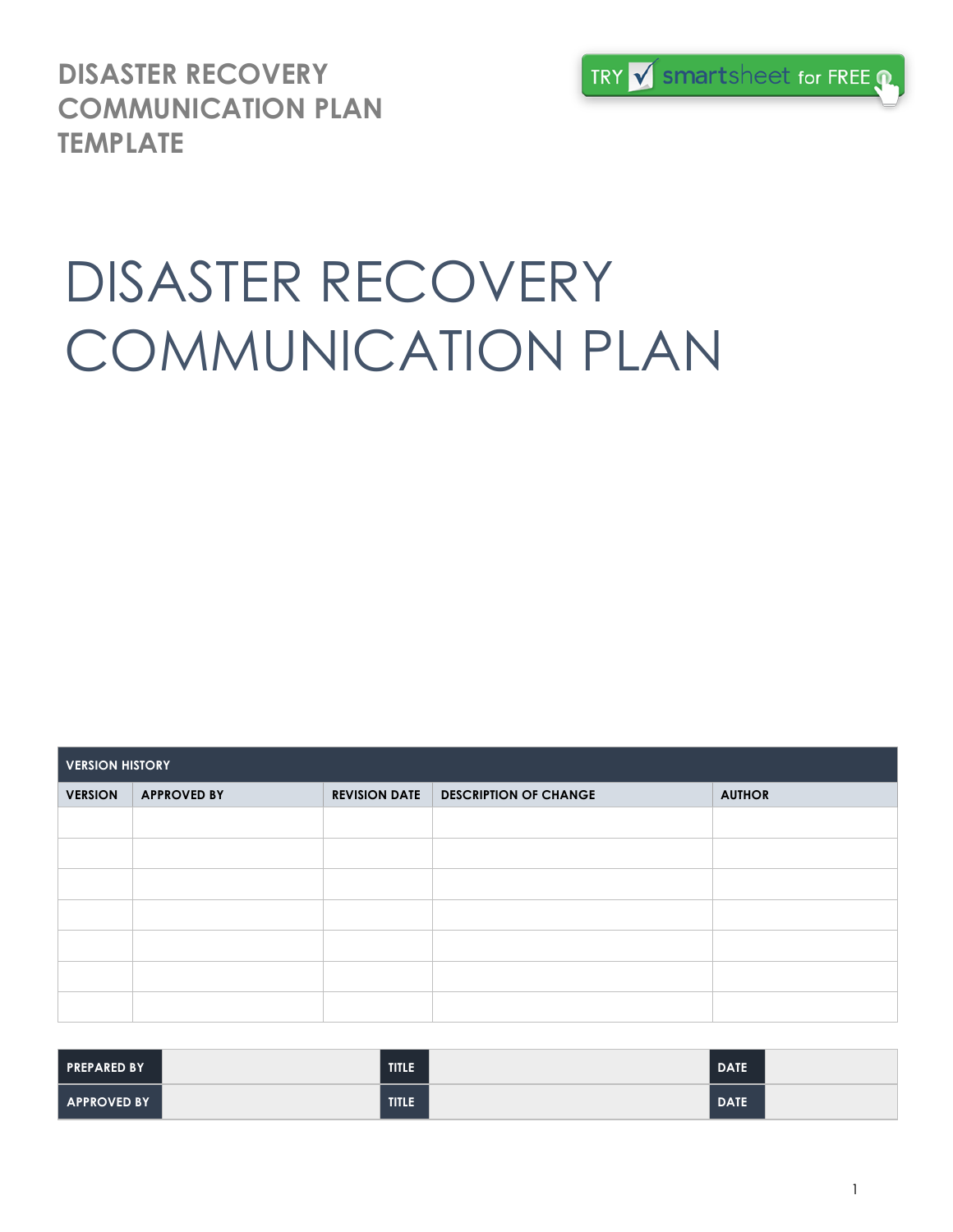# **TABLE OF CONTENTS**

| <b>A.</b>      |  |
|----------------|--|
| <b>B.</b>      |  |
| $C_{1}$        |  |
| 2.             |  |
| А.             |  |
| B <sub>1</sub> |  |
| 3 <sub>1</sub> |  |
| А.             |  |
| B <sub>1</sub> |  |
| $\mathsf{C}$ . |  |
| 4.             |  |
| <b>A.</b>      |  |
| B <sub>1</sub> |  |
| 5.             |  |
|                |  |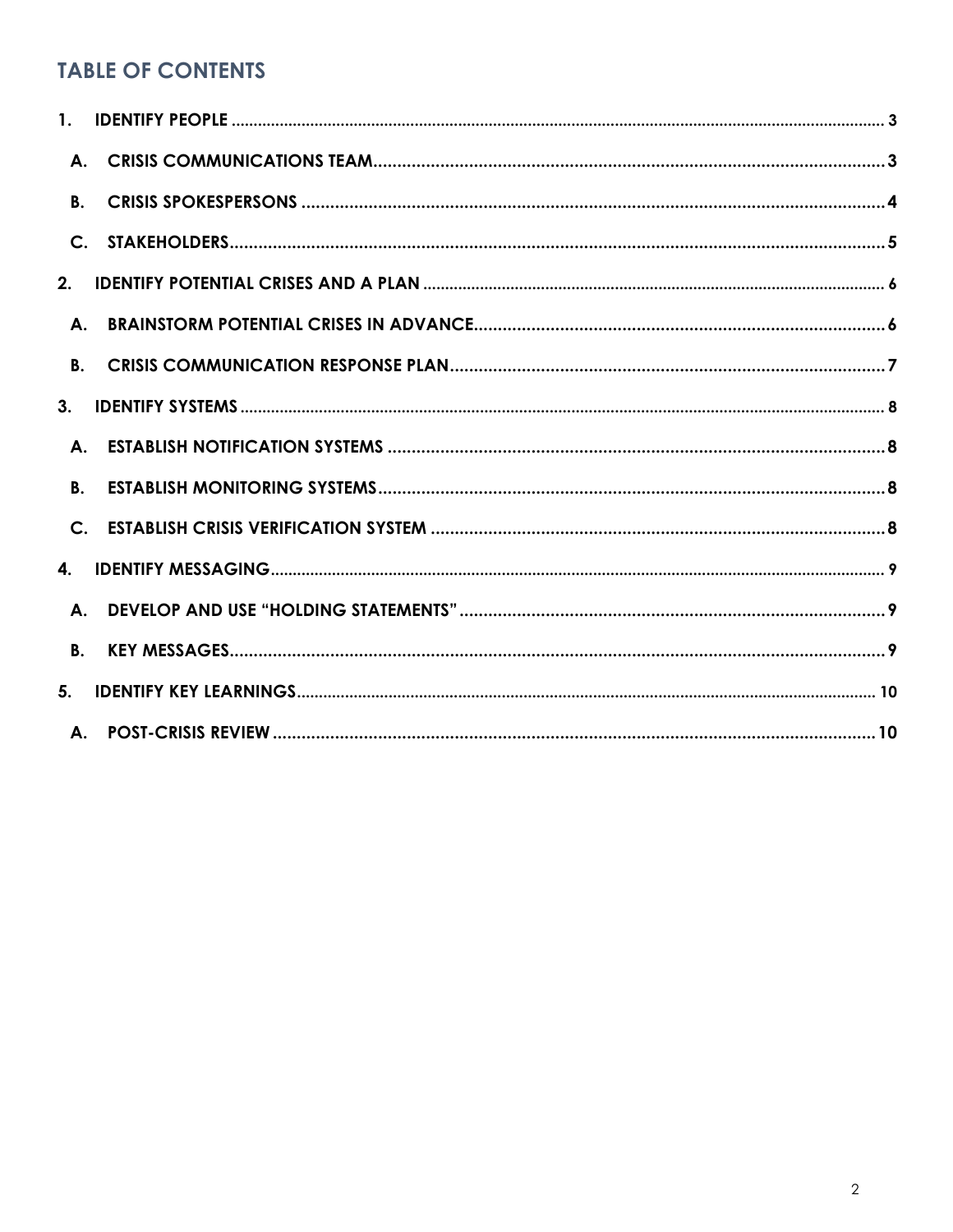Crisis is inevitable for just about any type of organization, so identifying the people, systems, messaging and other standards in advance makes good business sense. Here are steps you can take in advance to take control:

## **1. IDENTIFY PEOPLE**

### **A. CRISIS COMMUNICATIONS TEAM**

Ideally, the organization's CEO will head up the team, with the top public relations executive (or outside agency or consultant) and legal counsel as chief advisers. Senior executives, usually the heads of major divisions, should be identified to serve as your organization's Crisis Communications Team.

| <b>CRISIS COMMUNICATIONS TEAM</b> |             |              |              |  |  |
|-----------------------------------|-------------|--------------|--------------|--|--|
| <b>NAME &amp; TITLE</b>           | <b>ROLE</b> | <b>PHONE</b> | <b>EMAIL</b> |  |  |
|                                   |             |              |              |  |  |
|                                   |             |              |              |  |  |
|                                   |             |              |              |  |  |
|                                   |             |              |              |  |  |
|                                   |             |              |              |  |  |
|                                   |             |              |              |  |  |
|                                   |             |              |              |  |  |
|                                   |             |              |              |  |  |
|                                   |             |              |              |  |  |
|                                   |             |              |              |  |  |
|                                   |             |              |              |  |  |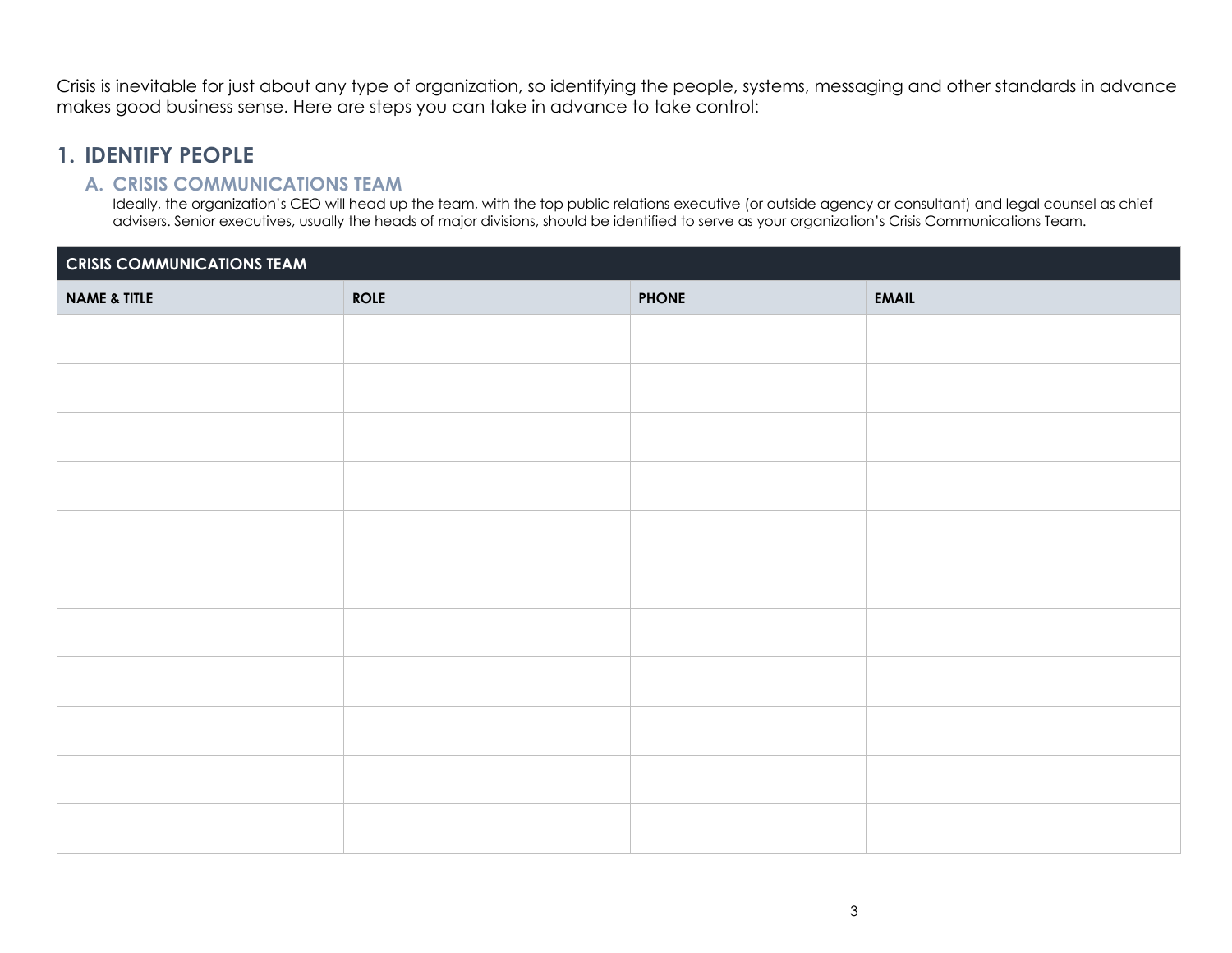#### **B. CRISIS SPOKESPERSONS**

The pool of potential spokespersons/subject matter experts should be identified and trained in advance, even though you will make the ultimate decision about who will speak will be made once the crisis breaks. Consider all the different channels of communications, both internal and external, that you may need to cover.

| <b>CRISIS SPOKESPERSONS</b> |                  |              |              |  |
|-----------------------------|------------------|--------------|--------------|--|
| <b>NAME &amp; TITLE</b>     | <b>EXPERTISE</b> | <b>PHONE</b> | <b>EMAIL</b> |  |
|                             |                  |              |              |  |
|                             |                  |              |              |  |
|                             |                  |              |              |  |
|                             |                  |              |              |  |
|                             |                  |              |              |  |
|                             |                  |              |              |  |
|                             |                  |              |              |  |
|                             |                  |              |              |  |
|                             |                  |              |              |  |
|                             |                  |              |              |  |
|                             |                  |              |              |  |
|                             |                  |              |              |  |
|                             |                  |              |              |  |
|                             |                  |              |              |  |
|                             |                  |              |              |  |
|                             |                  |              |              |  |
|                             |                  |              |              |  |
|                             |                  |              |              |  |
|                             |                  |              |              |  |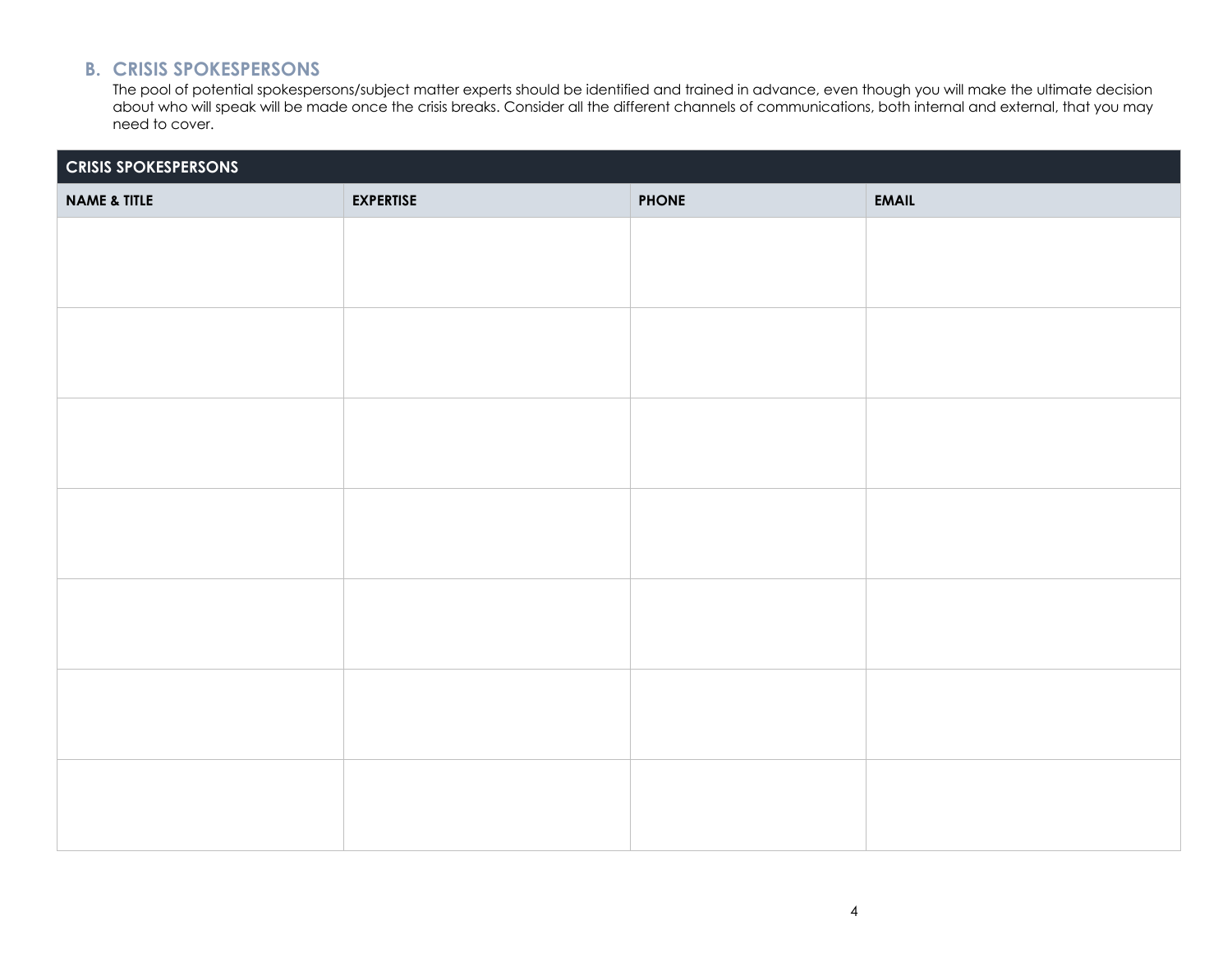## **C. STAKEHOLDERS**

Identify and Know Your Stakeholders. Create a complete database of internal and external stakeholders to guarantee that they obtain the exact messages you want them to hear and potentially repeat to other individuals or media outlets. Use the Smartsheet Stakeholder Communication Plan Template and update it frequently.

| STAKEHOLDER COMMUNICATION PLAN |                         |                       |                  |                     |                 |
|--------------------------------|-------------------------|-----------------------|------------------|---------------------|-----------------|
| <b>STAKEHOLDER</b>             | <b>POWER / INTEREST</b> | <b>CONTACT METHOD</b> | <b>FREQUENCY</b> | <b>CONTACT INFO</b> | <b>COMMENTS</b> |
|                                |                         |                       |                  |                     |                 |
|                                |                         |                       |                  |                     |                 |
|                                |                         |                       |                  |                     |                 |
|                                |                         |                       |                  |                     |                 |
|                                |                         |                       |                  |                     |                 |
|                                |                         |                       |                  |                     |                 |
|                                |                         |                       |                  |                     |                 |
|                                |                         |                       |                  |                     |                 |
|                                |                         |                       |                  |                     |                 |
|                                |                         |                       |                  |                     |                 |
|                                |                         |                       |                  |                     |                 |
|                                |                         |                       |                  |                     |                 |
|                                |                         |                       |                  |                     |                 |
|                                |                         |                       |                  |                     |                 |
|                                |                         |                       |                  |                     |                 |
|                                |                         |                       |                  |                     |                 |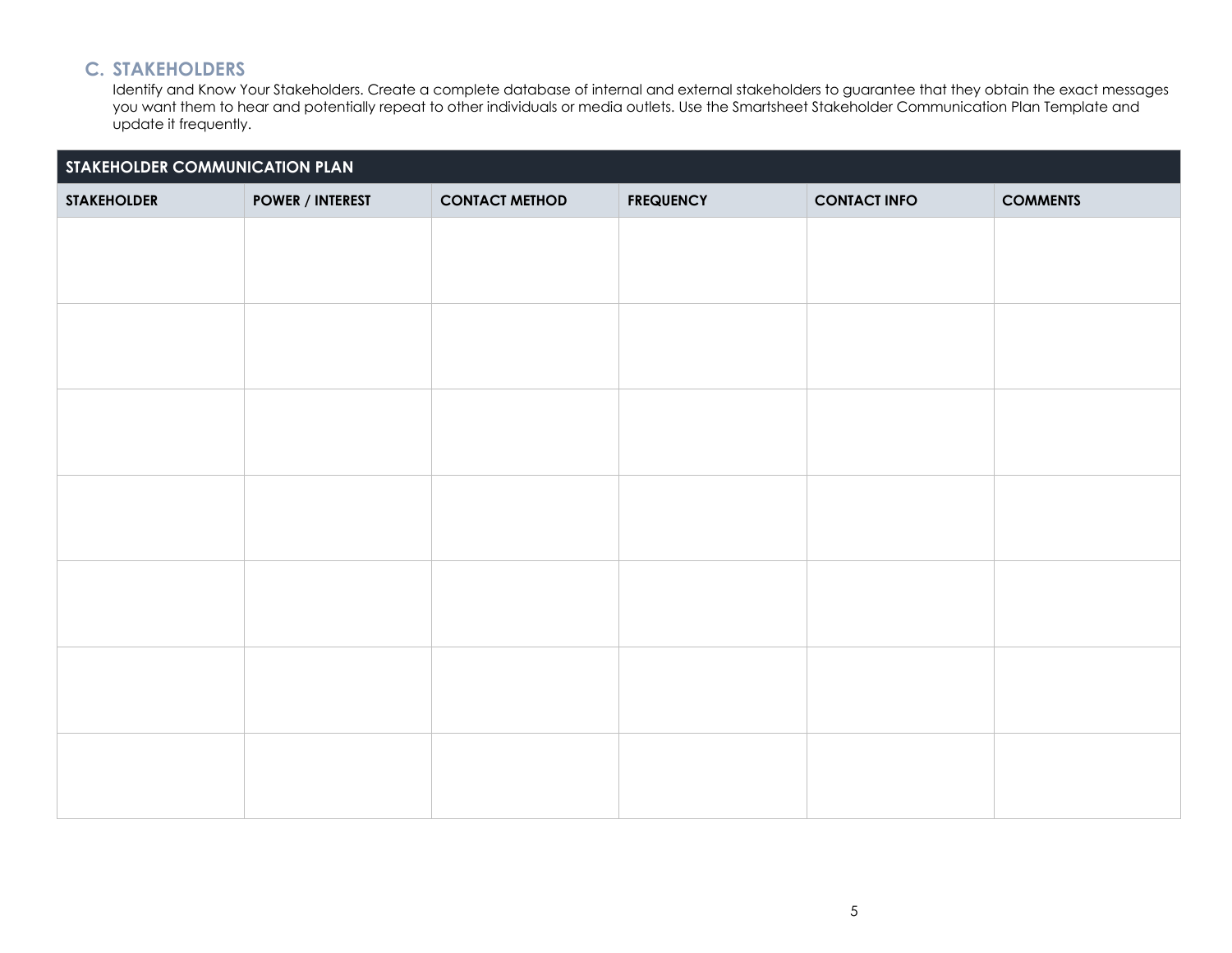# **2. IDENTIFY POTENTIAL CRISES AND A PLAN**

## **A. BRAINSTORM POTENTIAL CRISES IN ADVANCE**

The Crisis Communications Team should identify every potential threat based on your known vulnerabilities. It may become clear that some crisis situations may be preventable by shifting existing conditions or operational methods. You should consider possible responses, and best and worst case scenarios. Often organizations are aware of an upcoming even like layoffs, a merger or a move, so you can begin to plan well in advance of the actual event.

### **ADVANCE CRISIS PLANNING**

#### **POTENTIAL SCENARIOS**

Security Breach, Product/Technology Failure, Natural Disaster, Financial Crisis, Workplace Violence, Environmental Crisis

| SCENARIO 1             |                                       |
|------------------------|---------------------------------------|
| SCENARIO <sub>2</sub>  |                                       |
| SCENARIO <sub>3</sub>  |                                       |
| <b>UPCOMING EVENTS</b> | Mergers, Acquisitions, Moves, Layoffs |
| SCENARIO 1             |                                       |
| SCENARIO <sub>2</sub>  |                                       |
| SCENARIO <sub>3</sub>  |                                       |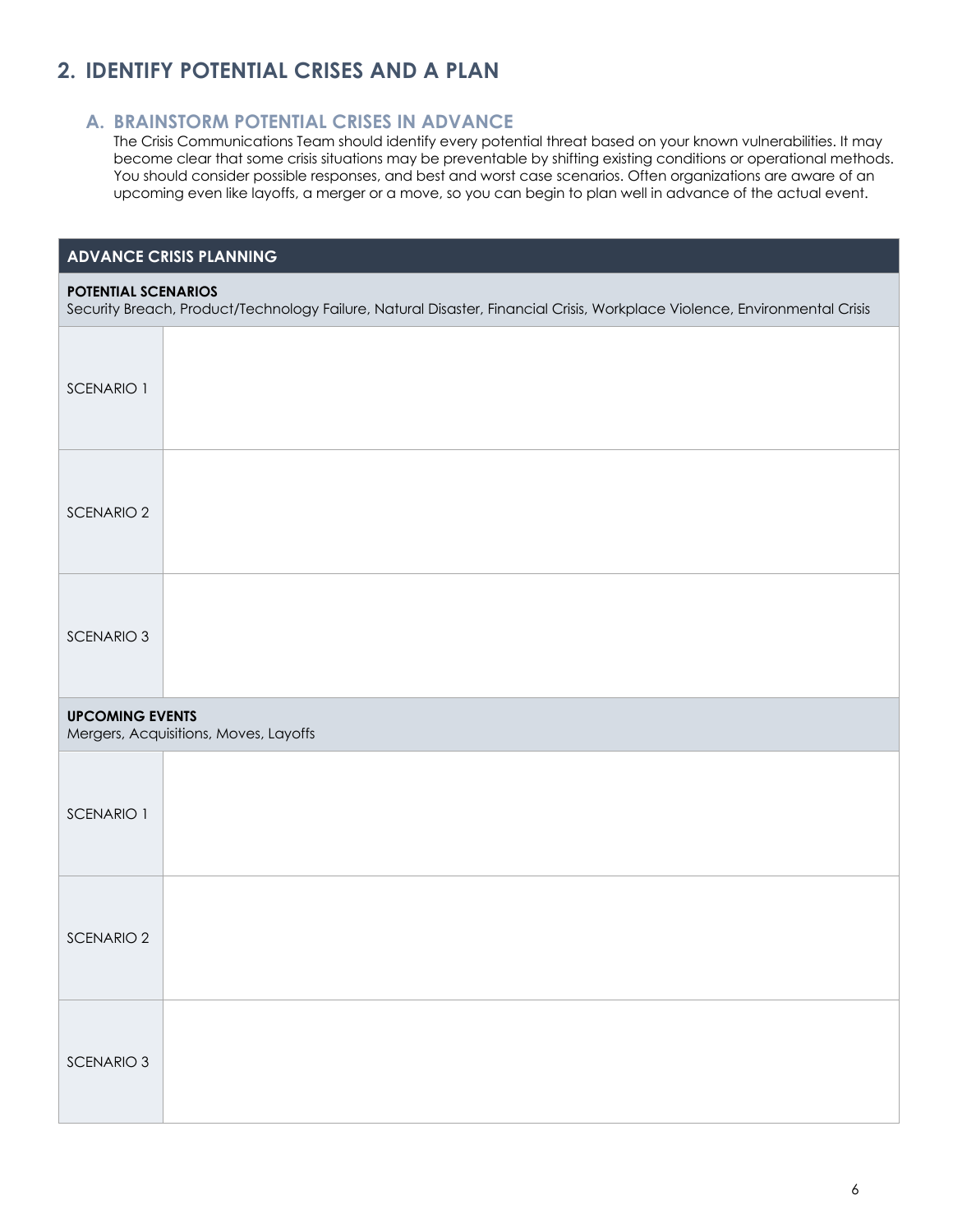## **B. CRISIS COMMUNICATION RESPONSE PLAN**

Your brainstorming and assessment process should lead to the creation of a Crisis Response Plan tailored to your organization.

| <b>CRISIS COMMUNICATION RESPONSE PLAN TEMPLATE</b>                                                |  |  |  |
|---------------------------------------------------------------------------------------------------|--|--|--|
| <b>EVENT NAME</b>                                                                                 |  |  |  |
| <b>COMMUNICATION</b><br><b>GOAL</b>                                                               |  |  |  |
| <b>TARGET AUDIENCES</b>                                                                           |  |  |  |
|                                                                                                   |  |  |  |
|                                                                                                   |  |  |  |
|                                                                                                   |  |  |  |
| <b>ISSUE ANALYSIS AND VERIFICATION</b>                                                            |  |  |  |
| <b>WHAT HAPPENED?</b>                                                                             |  |  |  |
| <b>WHICH CREDIBLE</b><br><b>INFORMATION</b><br><b>SOURCES</b><br><b>CONFIRMED?</b>                |  |  |  |
| <b>WHAT ADDITIONAL</b><br><b>FACTS ARE NEEDED</b><br>TO PUT THE EVENT<br><b>INTO PERSPECTIVE?</b> |  |  |  |
| <b>WHEN DID IT</b><br><b>HAPPEN?</b>                                                              |  |  |  |
| <b>WHO IS</b><br><b>INVOLVED?</b>                                                                 |  |  |  |
| HOW DID IT<br><b>HAPPEN?</b>                                                                      |  |  |  |
| <b>WHAT IS</b><br><b>CURRENTLY</b><br><b>BEING DONE?</b>                                          |  |  |  |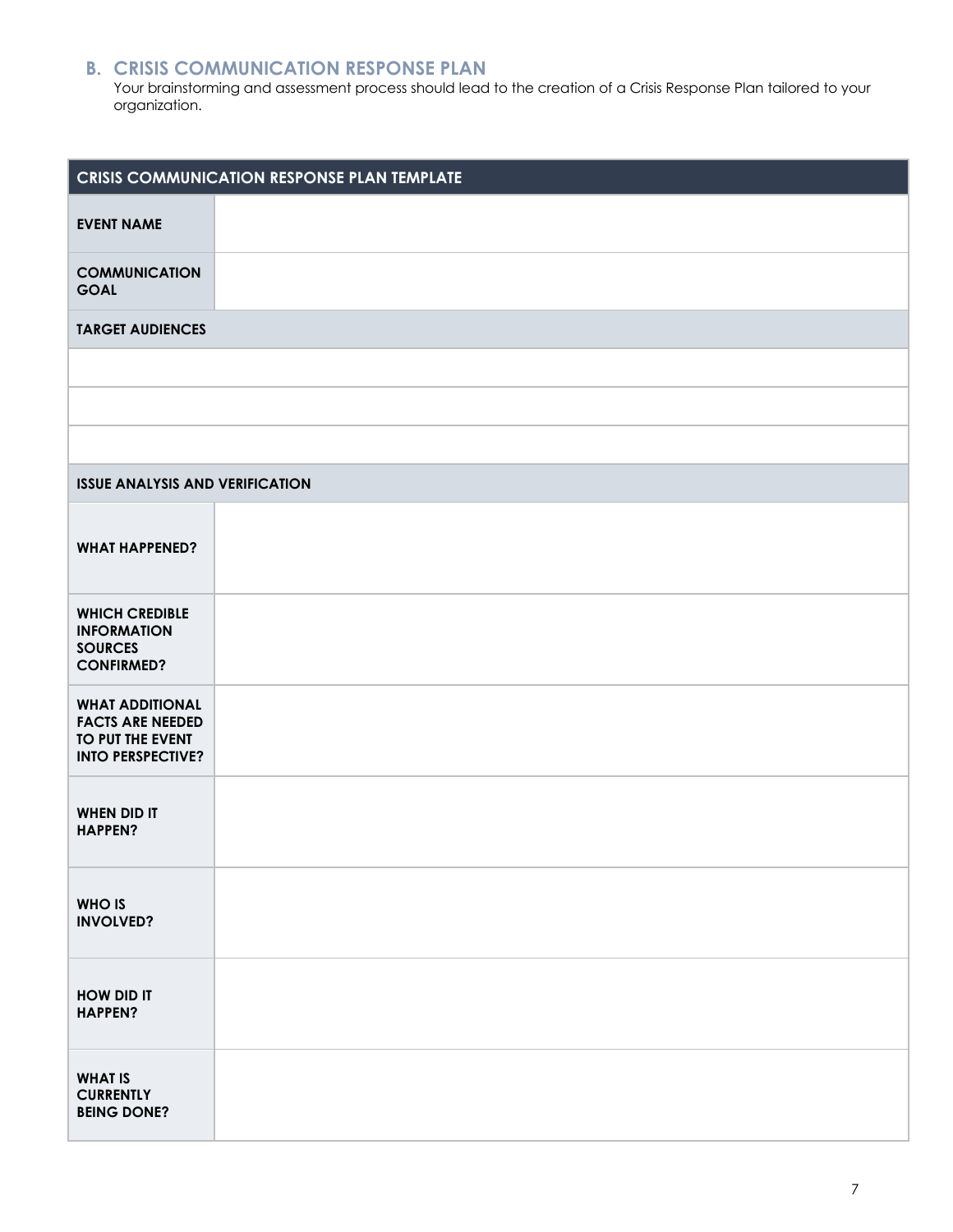# **3. IDENTIFY SYSTEMS**

#### **A. ESTABLISH NOTIFICATION SYSTEMS**

Set up notification systems to rapidly reach your stakeholders. Employing more than one type of communications platform (email plus text for example) the chances are much greater that the message will go through. Using your stakeholder database, you can purchase or rent an emergency notification system to automatically contact preestablished database.

| <b>NOTIFICATION SYSTEMS DESCRIPTION</b> |  |  |  |  |
|-----------------------------------------|--|--|--|--|
|                                         |  |  |  |  |
|                                         |  |  |  |  |
|                                         |  |  |  |  |
|                                         |  |  |  |  |
|                                         |  |  |  |  |
|                                         |  |  |  |  |
|                                         |  |  |  |  |

### **B. ESTABLISH MONITORING SYSTEMS**

Monitoring what's being said about you on traditional and social media can alert you to negative messages that could foment a crisis. Monitoring all stakeholder feedback during a crisis supports logical changes to strategy and tactics. Free services include Google Alerts and Hootsuite, but you can also use paid monitoring services to report results in various formats. Train personnel, such as Customer Service reps, who have front-line contact with stakeholders to immediately report to the Crisis Communications Team.

#### **MONITORING SYSTEMS DESCRIPTION**

#### **C. ESTABLISH CRISIS VERIFICATION SYSTEM**

#### **What, When, Who, How and Why:**

The first step is to determine what has happened and immediately identify and document as many facts as possible based on essential questions: What happened and has the situation been confirmed by credible information sources? What additional facts are needed to put the event into perspective? When did it happen? Who is involved? How did it happen? What is currently being done?

### **CRISIS VERIFICATION SYSTEM DESCRIPTION**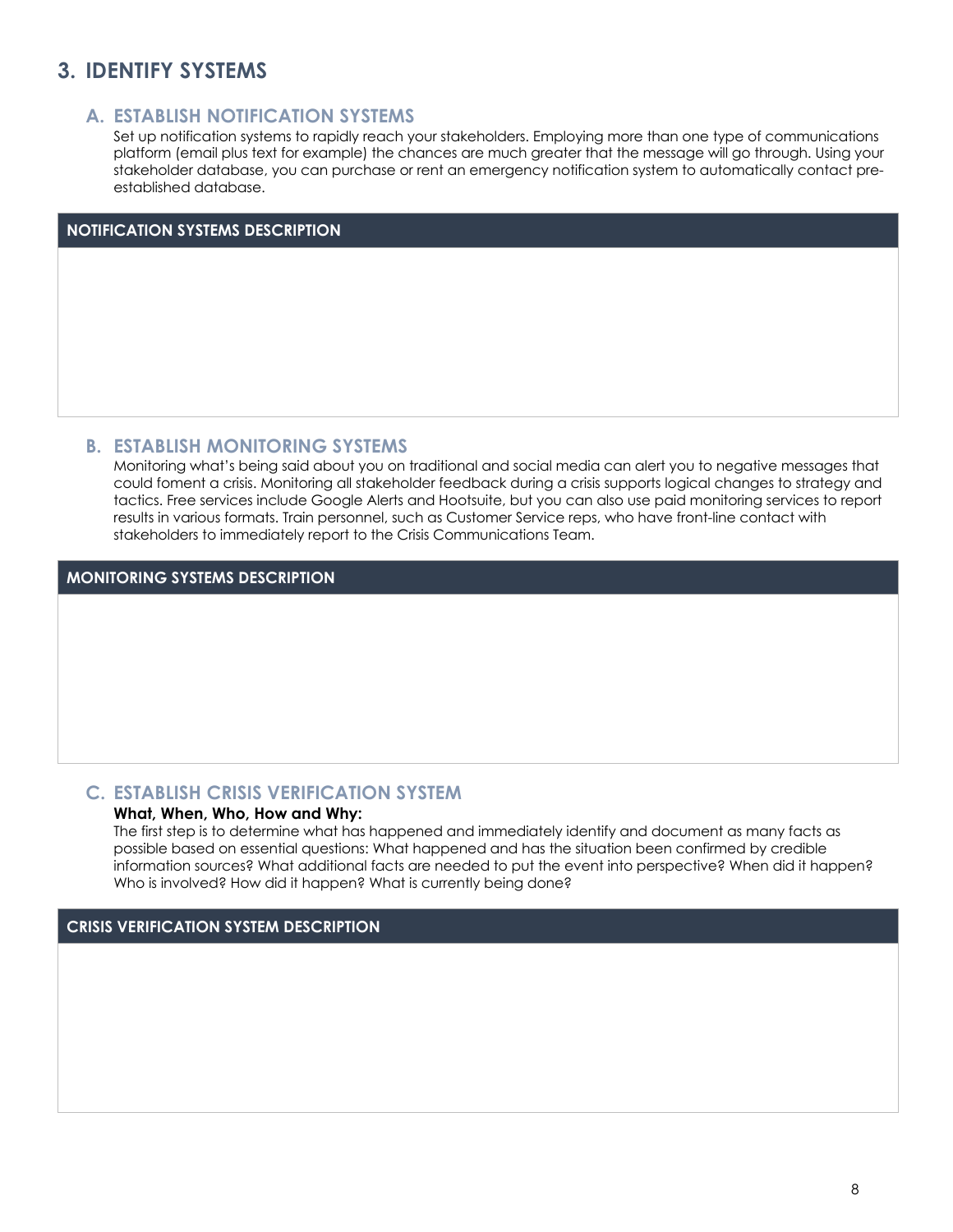# **4. IDENTIFY MESSAGING**

## **A. DEVELOP AND USE "HOLDING STATEMENTS"**

You'll need to develop full messages based on the facts and that may take some time. Using pre-determined "holding statements," immediately after a crisis gives you breathing space and communicates that you're aware and working on the matter. For example: "Expect a statement from our CEO within two hours" or "Check Twitter or our website for updates." Holding statements should be reviewed regularly.

| <b>HOLDING STATEMENT PLANNER</b> Acknowledge the crisis   Give yourself some time   Show commitment |                              |
|-----------------------------------------------------------------------------------------------------|------------------------------|
| <b>STATEMENT SAMPLES</b>                                                                            | DELIVERY MODALITY/MODALITIES |
|                                                                                                     |                              |
|                                                                                                     |                              |
|                                                                                                     |                              |
|                                                                                                     |                              |
|                                                                                                     |                              |

#### **B. KEY MESSAGES**

The Crisis Communications Team should aim to develop three crisis-specific messages based on verified information for all stakeholders and, if needed, some targeted messaging for specific stakeholder groups based on identified scenarios. These can be modified based on the actual crisis. Messaging will also need to be adapted to different forms of media. For example, Twitter may require links because of character limits.

| <b>KEY MESSAGE PLANNER</b>       |                        |                                             |  |  |  |
|----------------------------------|------------------------|---------------------------------------------|--|--|--|
| <b>AUDIENCE</b>                  | TOP THREE KEY MESSAGES | <b>DELIVERY CHANNELS &amp; SPOKESPERSON</b> |  |  |  |
|                                  | $\mathbf{1}$ .         |                                             |  |  |  |
| <b>ALL</b><br><b>STAKEHOLERS</b> | 2.                     |                                             |  |  |  |
|                                  | 3.                     |                                             |  |  |  |
|                                  | $\mathbf{1}$ .         |                                             |  |  |  |
| <b>AUDIENCE 1</b>                | 2.                     |                                             |  |  |  |
|                                  | 3.                     |                                             |  |  |  |
|                                  | $\mathbf{1}$ .         |                                             |  |  |  |
| <b>AUDIENCE 2</b>                | 2.                     |                                             |  |  |  |
|                                  | 3.                     |                                             |  |  |  |
|                                  | $\mathbf{1}$ .         |                                             |  |  |  |
| <b>AUDIENCE 3</b>                | 2.                     |                                             |  |  |  |
|                                  | 3.                     |                                             |  |  |  |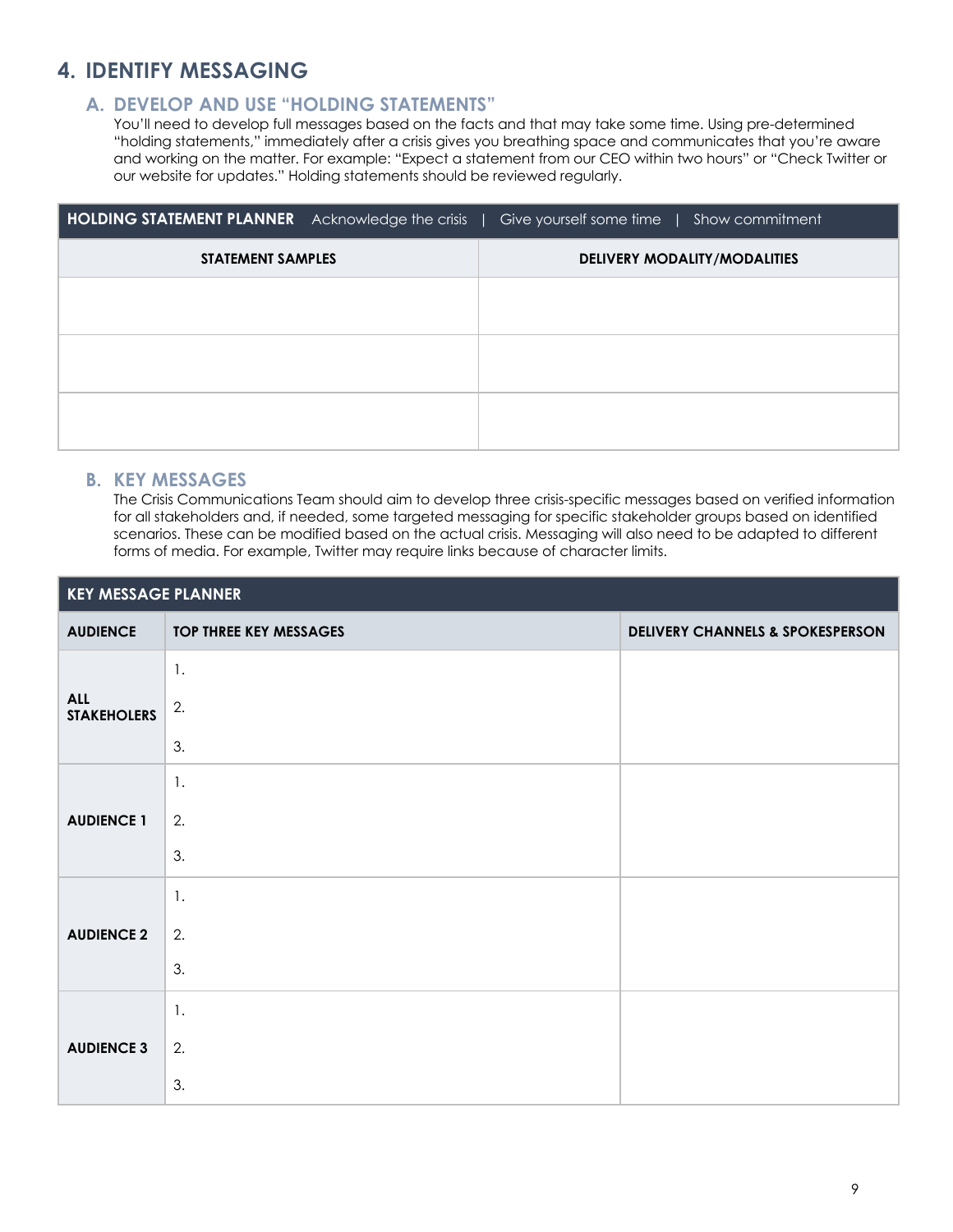# **5. IDENTIFY KEY LEARNINGS**

### **A. POST-CRISIS REVIEW**

Once the crisis has passed, a best practice is to conduct a formal analysis in team meeting by the full Crisis Communications Team. Review what worked, what failed, and what could be improved prior to the next event, and use the results to update the Crisis Communication Response Plan.

| <b>CRISIS REVIEW FORM</b>       |  |               |                                  |  |  |
|---------------------------------|--|---------------|----------------------------------|--|--|
| STRATEGY / TACTIC   DESCRIPTION |  | <b>RESULT</b> | <b>IMPROVEMENT POSSIBILITIES</b> |  |  |
| <b>SUCCESSFUL</b>               |  |               |                                  |  |  |
| <b>SUCCESSFUL</b>               |  |               |                                  |  |  |
| <b>PROBLEMATIC</b>              |  |               |                                  |  |  |
| <b>PROBLEMATIC</b>              |  |               |                                  |  |  |